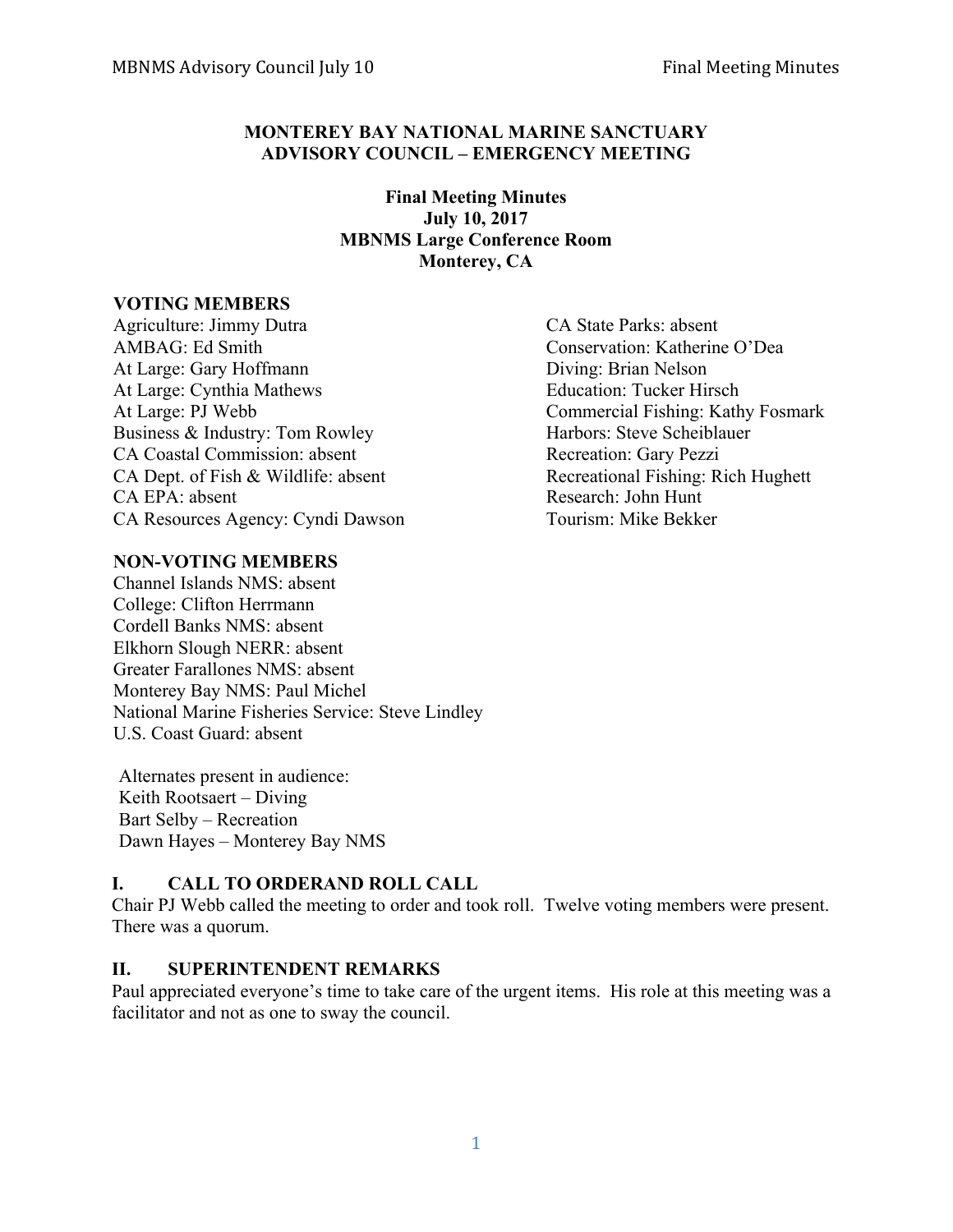## **III. ACTION ITEM: A letter in support of the proposed California Coastal Commission settlement agreement with CEMEX**

PJ Webb introduced the letter. There is a long history of the council hearing about sand mining in the area, hearing public comment on the loss of property, the loss of beaches and the potential impacts continued beach erosion could have on local tourism.

The council has wanted to have action taken for over a year now. The CA Coastal Commission has finalized its recommendations and is seeking public comment on this proposed action. PJ read the letter and make some proposed grammatical edits.

Advisory Council Member Comments:

Gary Hoffmann – is very concerned with the restoration aspect of the negotiation. Is there any bonding that will happen to ensure restoration?

Carol Maehr – this is likely the best we can expect and we should be supportive.

Cynthia Mathews – recognizing the effort that has gone in into this with mention of the restoration/mitigation.

PJ Webb – is concerned they will walk away from the mine if more action is required.

Tom Rowley – is concerned with the lack of a bond. Also no mention of the land moving into use by CalAM for its slant well. How will a non-profit work with CalAM? There is no mention of the stockpiling Cemex has done over the last two year. Will the non-profit be able to carry out Cemex's contractual obligations?

Clifton Herrmann – in support of the letter as written.

Katherine O'Dea – in support of the letter as written. Speaking to Tom – there is a portion of the agreement that protects the easements are in place.

Brian Nelson – in support of the letter, even though it falls short of what we might like.

Tucker Hirsch – the negotiation leaves a lot to be desired, but know the CCC has worked hard to get this negotiation to where it needs to be. Would like to see a shorter timeline, but is supportive.

Gary Pezzi – in support of the letter as drafted. Thing the negotiated phase out is weak, but that is not what we are dealing with.

Mike Bekker – in support of the letter as drafted. There is no disclosure of settlement amount. Keith Rootsaert – in support of the letter. Amazed Cemex received 3 years and questions why the remediation is not funded up front.

Rich Hughett – agrees with a simple letter, but hopes we can mention we have reservations about this and wish to be kept apprised of the process.

Ed Smith – in support of the concept of the letter. Thinks we need to include something here that alleviates some of our concerns – "our preference would have been a sooner cease and desist and some stronger follow language.

Cyndi Dawson – in support of the letter and would like high-level language about a plan and funds for mitigation in the future.

Steve Scheiblauer – in support of the letter, as this is a long-standing problem and the letter should state this affects sanctuary resources. Echoes concerns about assurances.

Steve Lindley – no comments

Bart Selby – thinks this a great and has faith in the CCC and is glad this is being put together John Hunt – in support of the letter.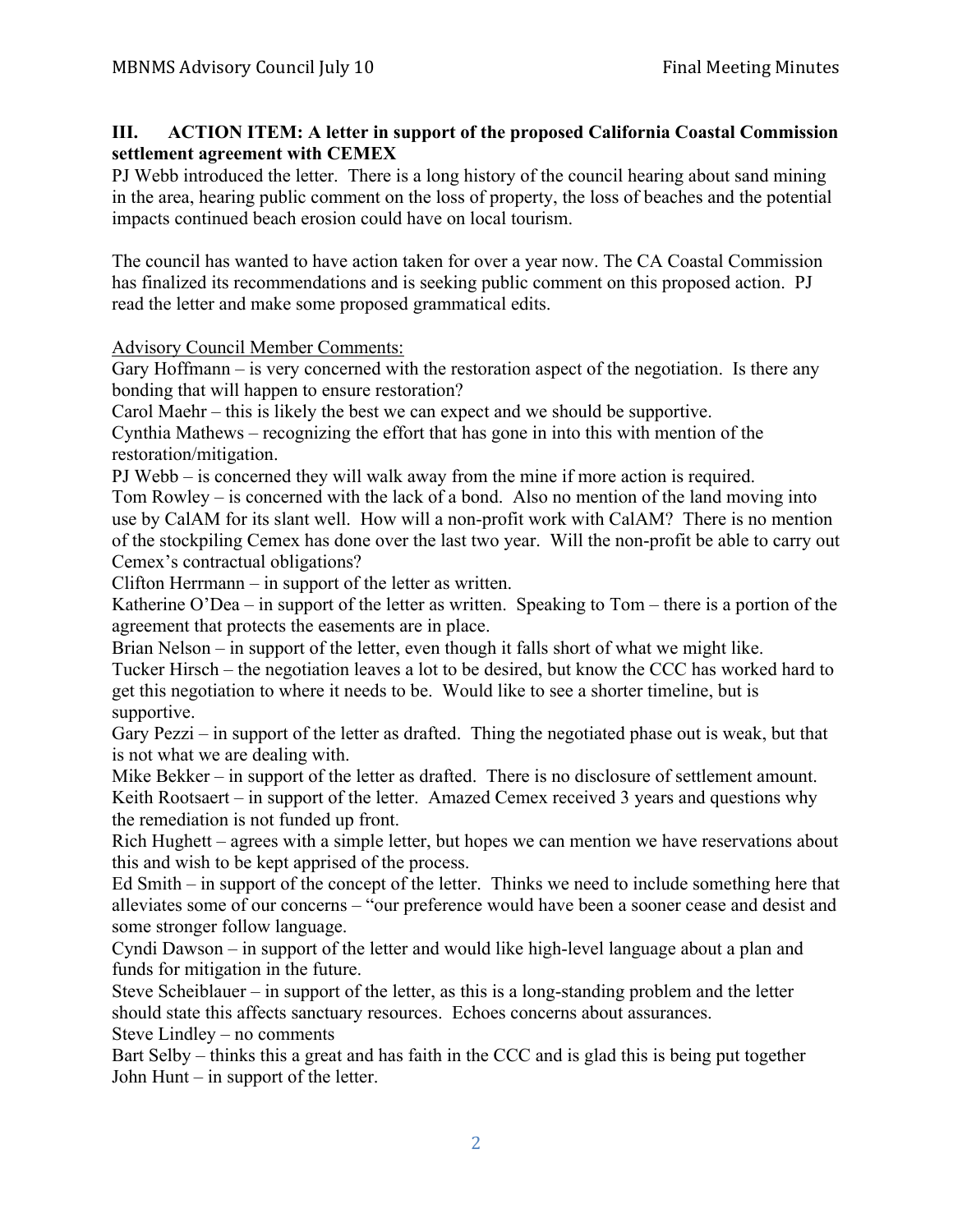Paul Michel – agrees with Steve Scheiblauer, there needs to be some reference to damage to sanctuary resources. We may want to support the requirement that CEMEX needs to get the appropriate permits in order to complete the next three years work.

The council took discussion points and did some word smithing on the letter to strengthen its language and to commend the Commission's efforts.

A motion was made to approve the letter as written and would entertain PJ and staff to wordsmith grammatically as necessary.

**MOTION: Ed Smith, Gary Pezzi seconded.**

(Vote: 15 in favor, 0 opposed, 0 abstention)

# **IV. ACTION ITEM: A letter of public comment to Regulations.gov on the President's Executive Order on National Marine Sanctuaries**

PJ Webb introduced the letter. This Executive Order started a review evaluating national marine sanctuary (NMS) expansions after 2007. The underlying issue is the administration assessing NMS expansions after 2007 for review (particularly in regard to public process and agency consultation) and with the potential intent to re-open these expansion areas in oil, gas and mineral extraction operations.

Advisory Council Member Comments:

Steve Scheiblauer – can this be narrowed in scope to Davidson Seamount (which is MBNMS's expansion area)? Davidson Seamount is a unique and extremely fragile environment and is highly sensitive to oil, gas and mineral mining operations.

Jimmy Dutra – in support of the letter.

Gary Hoffmann – supportive of a letter related to the expansion of Davidson Seamount and not the larger sanctuary, should include language stating extensive public stakeholder involvement. Cynthia Mathews – yes in support of comment letter specifically to Davidson Seamount. Make broader comments about the integral part of MBNMS and any review requires broader scope of environmental issues – not simply for energy production.

Tom Rowley – focus is good on Davidson, and the special uniqueness of this and the special uniqueness of MBNMS.

Clifton Herrmann – expressed concern about the strictly one sided economic focus of the Executive Order and supports the letter.

Kathy Fosmark – agree the Davidson Seamount and that area is considered highly valuable habitat by the PFMC. The benthic habitat in this region is also protected by the National Marine Fisheries Service as part of an adaptive management process in place for fisheries management. Katherine O'Dea - yes, agrees to supporting Davidson Seamount, but we need to support the expansion area for GFNMS/CBNMS due to the potential impacts of oil and gas in that region impacting MBNMS due to the California Current Ecosystem.

Brian Nelson – support the letter with Davidson as the focus. Agrees with Katherine about supporting GFNMS/CBNMS with the potential southward impacts.

Keith Rootsaert - in support of the letter and Davidson Seamount.

Tucker Hirsch – in support of the letter.

Gary Pezzi – in support of the letter. There have been unique species discovered there and this should be mentioned.